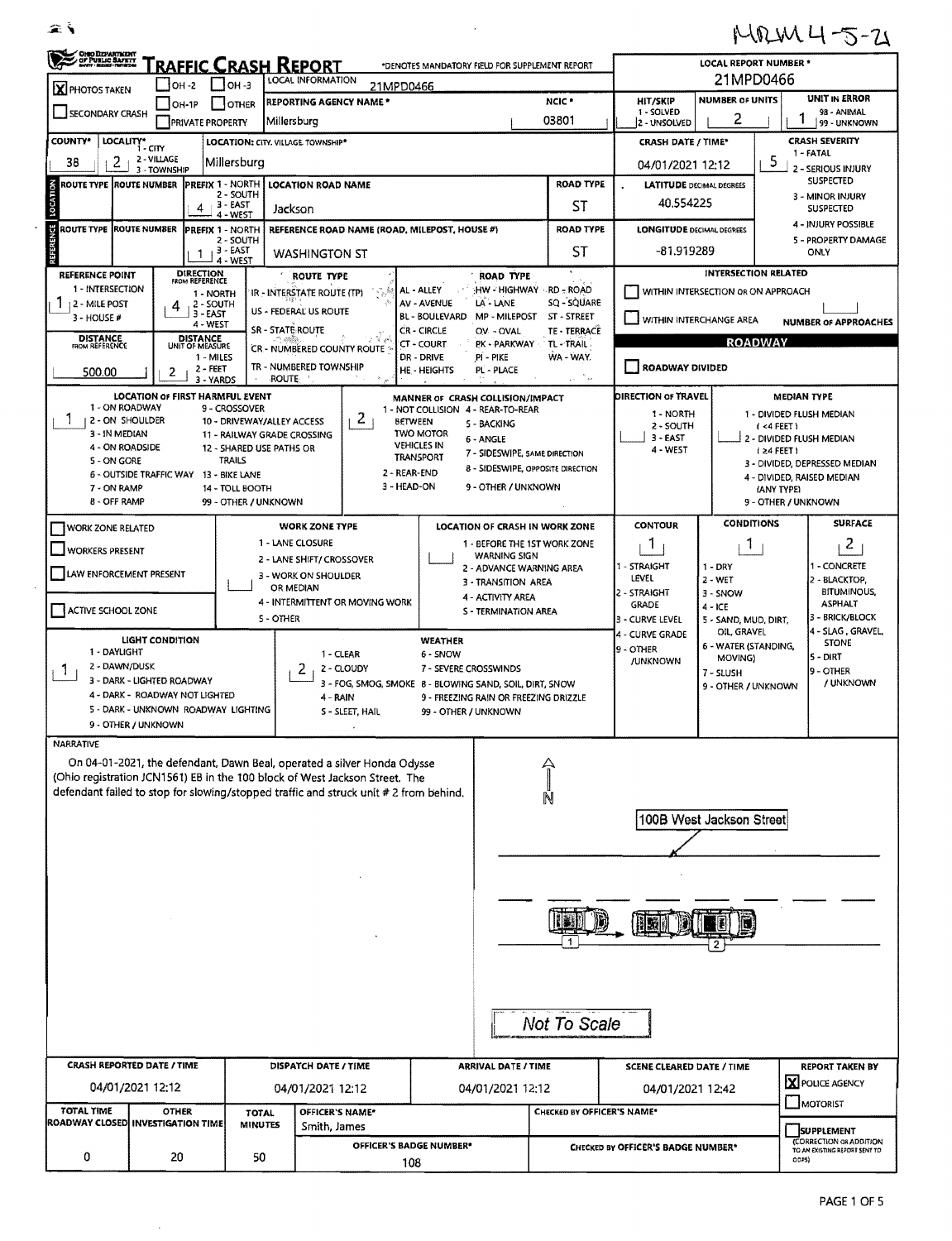| <b>ORDO DEPARTMENT</b><br>OF PUBLIC BAFETT                                                        |                                                                    |                                                           |                                                                                          |                      |                                                   |                                                   | <b>LOCAL REPORT NUMBER</b><br>21MPD0466                 |                                                |  |  |  |  |  |
|---------------------------------------------------------------------------------------------------|--------------------------------------------------------------------|-----------------------------------------------------------|------------------------------------------------------------------------------------------|----------------------|---------------------------------------------------|---------------------------------------------------|---------------------------------------------------------|------------------------------------------------|--|--|--|--|--|
|                                                                                                   |                                                                    |                                                           |                                                                                          |                      |                                                   |                                                   |                                                         |                                                |  |  |  |  |  |
| UNIT #                                                                                            | OWNER NAME: LAST, FIRST, MIDDLE (CI SAME AS DRIVER)                |                                                           |                                                                                          |                      |                                                   | OWNER PHONE:INCLUDE AREA CODE (E) SAME AS DRIVER) | DAMAGE                                                  |                                                |  |  |  |  |  |
|                                                                                                   | BEAL, CHAD, J                                                      |                                                           |                                                                                          |                      | 330-317-0400                                      |                                                   |                                                         | <b>DAMAGE SCALE</b>                            |  |  |  |  |  |
| 1 - NONE<br>3 - FUNCTIONAL DAMAGE<br>OWNER ADDRESS: STREET, CITY, STATE, ZIP ( C) SAME AS DRIVERY |                                                                    |                                                           |                                                                                          |                      |                                                   |                                                   |                                                         |                                                |  |  |  |  |  |
|                                                                                                   | 6480 TOWNSHIP RD, BIG PRAIRIE, OH, 44611                           |                                                           |                                                                                          |                      |                                                   |                                                   | 2 - MINOR DAMAGE<br>4 - DISABLING DAMAGE<br>9 - UNKNOWN |                                                |  |  |  |  |  |
|                                                                                                   | COMMERCIAL CARRIER: NAME, ADDRESS, CITY, STATE, ZIP                |                                                           |                                                                                          |                      |                                                   | COMMERCIAL CARRIER PHONE: INCLUDE AREA CODE       | DAMAGED AREA(S)                                         |                                                |  |  |  |  |  |
|                                                                                                   |                                                                    |                                                           |                                                                                          |                      |                                                   |                                                   | <b>INDICATE ALL THAT APPLY</b>                          |                                                |  |  |  |  |  |
|                                                                                                   | LP STATE   LICENSE PLATE #                                         |                                                           | <b>VEHICLE IDENTIFICATION #</b>                                                          |                      | <b>VEHICLE YEAR</b>                               | <b>VEHICLE MAKE</b>                               |                                                         |                                                |  |  |  |  |  |
| OН                                                                                                | JCN1561                                                            |                                                           | 5FNRL5H21BB103790                                                                        |                      | 2011                                              | HONDA                                             |                                                         |                                                |  |  |  |  |  |
| <b>X</b> INSURANCE                                                                                | <b>INSURANCE COMPANY</b>                                           |                                                           | <b>INSURANCE POLICY #</b>                                                                |                      | <b>COLOR</b>                                      | <b>VEHICLE MODEL</b>                              |                                                         |                                                |  |  |  |  |  |
|                                                                                                   | ERIE                                                               |                                                           | Q116105627                                                                               |                      | SIL<br>TOWED BY: COMPANY NAME                     | ODYSSEY                                           |                                                         |                                                |  |  |  |  |  |
|                                                                                                   | <b>TYPE OF USE</b>                                                 | IN EMERGENCY                                              | US DOT #                                                                                 |                      |                                                   |                                                   |                                                         |                                                |  |  |  |  |  |
| COMMERCIAL                                                                                        | <b>GOVERNMENT</b>                                                  | RESPONSE                                                  | VEHICLE WEIGHT GVWR/GCWR                                                                 |                      |                                                   | <b>HAZARDOUS MATERIAL</b>                         |                                                         |                                                |  |  |  |  |  |
| INTERLOCK<br>DEVICE                                                                               | <b>HIT/SKIP UNIT</b>                                               | # OCCUPANTS                                               | $1 - s10K$ LBS.                                                                          |                      | <b>MATERIAL</b><br>CLASS <sup>#</sup><br>RELEASED | PLACARD ID #                                      |                                                         |                                                |  |  |  |  |  |
| EQUIPPED                                                                                          |                                                                    |                                                           | 2 - 10,001 - 26K LBS.<br>3 - > 26K LBS.                                                  |                      | PLACARD                                           |                                                   |                                                         |                                                |  |  |  |  |  |
|                                                                                                   | 1 - PASSENGER CAR                                                  | 6 - VAN (9-15 SEATS)                                      | 12 - GOLF CART                                                                           |                      | 1B - LIMO (LIVERY VEHICLE)                        | 23 - PEDESTRIAN/SKATER                            |                                                         |                                                |  |  |  |  |  |
|                                                                                                   | 2 - PASSENGER VAN<br>(MINIVAN)                                     | 7 - MOTORCYCLE 2-WHEELED                                  | 13 - SNOWMOBILE                                                                          |                      | 19 - BUS (16+ PASSENGERS)                         | 24 - WHEELCHAIR (ANY TYPE)                        | 10                                                      |                                                |  |  |  |  |  |
|                                                                                                   | UNIT TYPE 3 - SPORT UTILITY                                        | 8 - MOTORCYCLE 3-WHEELED<br>9 - AUTOCYCLE                 | 14 - SINGLE UNIT<br><b>TRUCK</b>                                                         | 20 - OTHER VEHICLE   |                                                   | 25 - OTHER NON-MOTORIST                           |                                                         |                                                |  |  |  |  |  |
|                                                                                                   | VEHICLE                                                            | 10 - MOPED OR MOTORIZED                                   | 15 - SEMI-TRACTOR                                                                        | 21 - HEAVY EQUIPMENT | 22 - ANIMAL WITH RIDER OR                         | 26 - BICYCLE<br>27 - TRAIN                        |                                                         |                                                |  |  |  |  |  |
|                                                                                                   | 4 - PICK UP                                                        | BICYCLE<br>11 - ALL TERRAIN VEHICLE                       | 16 - FARM EQUIPMENT                                                                      |                      | ANIMAL-DRAWN VEHICLE                              | 99 - UNKNOWN OR HIT/SKIP                          |                                                         |                                                |  |  |  |  |  |
| 0                                                                                                 | 5 - CARGO VAN<br>(ATV/UTV)                                         |                                                           | 17 - MOTORHOME                                                                           |                      |                                                   |                                                   |                                                         |                                                |  |  |  |  |  |
|                                                                                                   | # OF TRAILING UNITS                                                |                                                           |                                                                                          |                      |                                                   |                                                   |                                                         | 12                                             |  |  |  |  |  |
| VEHICLE                                                                                           | WAS VEHICLE OPERATING IN AUTONOMOUS                                |                                                           | 0 - NO AUTOMATION                                                                        |                      | 3 - CONDITIONAL AUTOMATION 9 - UNKNOWN            |                                                   |                                                         | 12                                             |  |  |  |  |  |
|                                                                                                   | MODE WHEN CRASH OCCURRED?                                          | 0                                                         | 1 - DRIVER ASSISTANCE                                                                    |                      | 4 - HIGH AUTOMATION                               |                                                   |                                                         |                                                |  |  |  |  |  |
| z                                                                                                 |                                                                    |                                                           | 1 - YES 2 - NO 9 - OTHER / UNKNOWN AUTONOMOUS 2 - PARTIAL AUTOMATION 5 - FULL AUTOMATION |                      |                                                   |                                                   |                                                         |                                                |  |  |  |  |  |
|                                                                                                   |                                                                    | MODE LEVEL                                                |                                                                                          |                      |                                                   |                                                   |                                                         |                                                |  |  |  |  |  |
|                                                                                                   | 1 - NONE<br>$2 - TAX1$                                             | 6 - BUS - CHARTER/TOUR<br>7 - BUS - INTERCITY             | $11 - FIR$<br>12 - MILITARY                                                              | <b>16 - FARM</b>     | 17 - MOWING                                       | 21 - MAIL CARRIER<br>99 - OTHER / UNKNOWN         |                                                         |                                                |  |  |  |  |  |
|                                                                                                   | 3 - ELECTRONIC RIDE                                                | 8 - BUS - SHUTTLE                                         | 13 - POLICE                                                                              |                      | 18 - SNOW REMOVAL                                 |                                                   |                                                         |                                                |  |  |  |  |  |
| SPECIAL                                                                                           | <b>SHARING</b>                                                     | 9 - BUS - OTHER                                           | <b>14 - PUBLIC UTILITY</b>                                                               |                      | 19 - TOWING                                       |                                                   |                                                         |                                                |  |  |  |  |  |
|                                                                                                   | FUNCTION 4 - SCHOOL TRANSPORT<br>5 - BUS - TRANSIT/COMMUTER        | 10 - AMBULANCE                                            | 1S - CONSTRUCTION EQUIP.                                                                 |                      | 20 - SAFETY SERVICE<br>PATROL                     |                                                   |                                                         | 12                                             |  |  |  |  |  |
|                                                                                                   |                                                                    |                                                           |                                                                                          |                      |                                                   |                                                   |                                                         |                                                |  |  |  |  |  |
|                                                                                                   | 1 - NO CARGO BODY TYPE<br>/ NOT APPLICABLE                         | 4 - LOGGING<br>S - INTERMODAL                             | 7 - GRAIN/CHIPS/GRAVEL                                                                   | 11 - DUMP            |                                                   | 99 - OTHER / UNKNOWN                              |                                                         |                                                |  |  |  |  |  |
| CARGO                                                                                             | 2 - BUS                                                            | <b>CONTAINER CHASSIS</b>                                  | 8 - POLE<br>9 - CARGO TANK                                                               |                      | 12 - CONCRETE MIXER<br>13 - AUTO TRANSPORTER      |                                                   |                                                         | 9<br>9<br>-3                                   |  |  |  |  |  |
| <b>BODY</b>                                                                                       | 3 - VEHICLE TOWING<br>ANOTHER MOTOR VEHICLE                        | 6 - CARGOVAN<br>/ENCLOSED BOX                             | 10 - FLAT BED                                                                            |                      | 14 - GARBAGE/REFUSE                               |                                                   |                                                         |                                                |  |  |  |  |  |
| <b>TYPE</b>                                                                                       |                                                                    |                                                           |                                                                                          |                      |                                                   |                                                   |                                                         |                                                |  |  |  |  |  |
|                                                                                                   | 1 - TURN SIGNALS                                                   | 4 - BRAKES                                                | 7 - WORN OR SLICK TIRES                                                                  |                      | 9 - MOTOR TROUBLE                                 | 99 - OTHER / UNKNOWN                              |                                                         |                                                |  |  |  |  |  |
| <b>VEHICLE</b>                                                                                    | 2 - HEAD LAMPS<br>3 - TAIL LAMPS                                   | 5 - STEERING<br>6 - TIRE BLOWOUT                          | 8 - TRAILER EQUIPMENT<br>DEFECTIVE                                                       |                      | 10 - DISABLED FROM PRIOR<br><b>ACCIDENT</b>       |                                                   |                                                         |                                                |  |  |  |  |  |
| <b>DEFECTS</b>                                                                                    |                                                                    |                                                           |                                                                                          |                      |                                                   |                                                   | $\Box$ - NO DAMAGE [ 0 ]                                | J- UNDERCARRIAGE [ 14 ]                        |  |  |  |  |  |
|                                                                                                   | 1 - INTERSECTION -                                                 | 4 - MIDBLOCK -                                            | 7 - SHOULDER/ROADSIDE                                                                    |                      | 10 - DRIVEWAY ACCESS                              | 99 - OTHER / UNKNOWN                              |                                                         |                                                |  |  |  |  |  |
| NON-                                                                                              | MARKED CROSSWALK<br>2 - INTERSECTION -                             | MARKED CROSSWALK<br>S - TRAVEL LANE -                     | 8 - SIDEWALK                                                                             |                      | 11 - SHARED USE PATHS<br>OR TRAILS                |                                                   | $\Box$ -TOP[13]                                         | $\Box$ - ALL AREAS [ 15 ]                      |  |  |  |  |  |
| MOTORIST                                                                                          | UNMARKED CROSSWALK                                                 | OTHER LOCATION                                            | 9 - MEDIAN/CROSSING<br><b>ISLAND</b>                                                     |                      | 12 - FIRST RESPONDER                              |                                                   |                                                         | $\Box$ - UNIT NOT AT SCENE [ 16 ]              |  |  |  |  |  |
| LOCATION                                                                                          | 3 - INTERSECTION - OTHER                                           | <b>6 - BICYCLE LANE</b>                                   |                                                                                          |                      | AT INCIDENT SCENE                                 |                                                   |                                                         |                                                |  |  |  |  |  |
|                                                                                                   | 1 - NON-CONTACT                                                    | 1 - STRAIGHT AHEAD<br>2 - BACKING                         | 9 - LEAVING TRAFFIC<br>LANE                                                              |                      | 15 - WALKING, RUNNING,<br>JOGGING, PLAYING        | 21 - STANDING OUTSIDE<br>DISABLED VEHICLE         |                                                         | <b>INITIAL POINT OF CONTACT</b>                |  |  |  |  |  |
| 3                                                                                                 | 2 - NON-COLLISION                                                  | 3 - CHANGING LANES                                        | 10 - PARKED                                                                              |                      | 16 - WORKING                                      | 99 - OTHER / UNKNOWN                              | 0 - NO DAMAGE                                           | 14 - UNDERCARRIAGE                             |  |  |  |  |  |
|                                                                                                   | 3 - STRIKING                                                       | 4 - OVERTAKING/PASSING<br>PRE-CRASH 5 - MAKING RIGHT TURN | 11 - SLOWING OR STOPPED<br>IN TRAFFIC                                                    |                      | 17 - PUSHING VEHICLE<br>18 - APPROACHING OR       |                                                   | 12                                                      | 1-12 - REFER TO UNIT 15 - VEHICLE NOT AT SCENE |  |  |  |  |  |
| ACTION                                                                                            | 4 - STRUCK                                                         | <b>ACTIONS 6 - MAKING LEFT TURN</b>                       | 12 - DRIVERLESS                                                                          |                      | LEAVING VEHICLE                                   |                                                   | <b>DIAGRAM</b>                                          | 99 - UNKNOWN                                   |  |  |  |  |  |
|                                                                                                   | 5 - BOTH STRIKING<br>& STRUCK                                      | 7 - MAKING U-TURN                                         | 13 - NEGOTIATING A CURVE                                                                 |                      | 19 - STANDING                                     |                                                   | $13 - TOP$                                              |                                                |  |  |  |  |  |
|                                                                                                   | 9 - OTHER / UNKNOWN                                                | <b>B - ENTERING TRAFFIC</b><br>LANE                       | 14 - ENTERING OR CROSSING 20 - OTHER NON-MOTORIST<br>SPECIFIED LOCATION                  |                      |                                                   |                                                   |                                                         | TRAFFIC                                        |  |  |  |  |  |
|                                                                                                   | $1 - NONE$                                                         |                                                           | B - FOLLOWING TOO CLOSE 13 - IMPROPER START FROM                                         |                      | 18 - OPERATING DEFECTIVE                          | 23 - OPENING DOOR INTO                            | <b>TRAFFICWAY FLOW</b>                                  | <b>TRAFFIC CONTROL</b>                         |  |  |  |  |  |
|                                                                                                   | 2 - FAILURE TO YIELD                                               | /ACDA                                                     | A PARKED POSITION                                                                        |                      | EQUIPMENT                                         | ROADWAY                                           | 1 - ONE-WAY                                             | 1 - ROUNDABOUT 4 - STOP SIGN                   |  |  |  |  |  |
| 8                                                                                                 | 3 - RAN RED LIGHT<br>4 - RAN STOP SIGN                             | 9 - IMPROPER LANE<br>CHANGE                               | 14 - STOPPED OR PARKED<br><b>ILLEGALLY</b>                                               |                      | 19 - LOAD SHIFTING<br>/FALLING/SPILLING           | 99 - OTHER IMPROPER<br><b>ACTION</b>              | 2 - TWO-WAY                                             | 2 - SIGNAL<br>5 - YIELD SIGN                   |  |  |  |  |  |
|                                                                                                   | S - UNSAFE SPEED                                                   | 10 - IMPROPER PASSING                                     | 15 - SWERVING TO AVOID                                                                   |                      | 20 - IMPROPER CROSSING                            |                                                   | 2                                                       | 6<br>3 - FLASHER<br>6 - NO CONTROL             |  |  |  |  |  |
|                                                                                                   | CONTRIBUTING 6 - IMPROPER TURN<br>CIRCUMSTANCES 7 - LEFT OF CENTER | 11 - DROVE OFF ROAD<br>12 - IMPROPER BACKING              | 16 - WRONG WAY<br>17 - VISION OBSTRUCTION                                                |                      | 21 - LYING IN ROADWAY<br>22 - NOT DISCERNIBLE     |                                                   | # OF THROUGH LANES                                      | RAIL GRADE CROSSING                            |  |  |  |  |  |
|                                                                                                   |                                                                    |                                                           |                                                                                          |                      |                                                   |                                                   | <b>ON ROAD</b>                                          | 1 - NOT INVLOVED                               |  |  |  |  |  |
| <b>SEQUENCE OF EVENTS</b>                                                                         |                                                                    |                                                           |                                                                                          |                      |                                                   |                                                   | $\mathbf{2}$                                            | 2 - INVOLVED-ACTIVE CROSSING                   |  |  |  |  |  |
| 20                                                                                                | 1 - OVERTURN/ROLLOVER                                              | 7 - SEPARATION OF UNITS                                   | EVENTS <b>And Line</b><br>12 - DOWNHILL RUNAWAY                                          |                      | James J<br>19 - ANIMAL -OTHER                     | 23 - STRUCK BY FALLING,                           |                                                         | 3 - INVOLVED-PASSIVE CROSSING                  |  |  |  |  |  |
|                                                                                                   | 2 - FIRE/EXPLOSION                                                 | <b>8 - RAN OFF ROAD RIGHT</b>                             | 13 - OTHER NON-COLLISION 20 - MOTOR VEHICLE IN                                           |                      |                                                   | SHIFTING CARGO OR                                 |                                                         | UNIT / NON-MOTORIST DIRECTION                  |  |  |  |  |  |
|                                                                                                   | 3 - IMMERSION<br>4 - JACKKNIFE                                     | 9 - RAN OFF ROAD LEFT<br>10 - CROSS MEDIAN                | 14 - PEDESTRIAN<br>15 - PEDALCYCLE                                                       |                      | TRANSPORT<br>21 - PARKED MOTOR                    | ANYTHING SET IN<br><b>MOTION BY A MOTOR</b>       |                                                         | 1 - NORTH<br>5 - NORTHEAST                     |  |  |  |  |  |
|                                                                                                   | 5 - CARGO / EQUIPMENT                                              | 11 - CROSS CENTERLINE -                                   | 16 - RAILWAY VEHICLE                                                                     |                      | VEHICLE                                           | <b>VEHICLE</b><br>24 - OTHER MOVABLE              |                                                         | 2 - SOUTH<br><b>6 - NORTHWEST</b>              |  |  |  |  |  |
|                                                                                                   | LOSS OR SHIFT                                                      | OPPOSITE DIRECTION<br>OF TRAVEL                           | 17 - ANIMAL - FARM                                                                       |                      | 22 - WORK ZONE<br>MAINTENANCE                     | OBJECT                                            |                                                         | $3 - EAST$<br>7 - SOUTHEAST                    |  |  |  |  |  |
|                                                                                                   | 6 - EQUIPMENT FAILURE                                              |                                                           | 18 - ANIMAL - DEER                                                                       |                      | EQUIPMENT                                         |                                                   |                                                         | ే<br>4 - WEST<br><b>B-SOUTHWEST</b>            |  |  |  |  |  |
|                                                                                                   | 25 - IMPACT ATTENUATOR                                             | 31 - GUARDRAIL END                                        | - COLLISION WITH FIXED OBJECT - STRUCK - -<br>38 - OVERHEAD SIGN POST                    |                      | na matan di<br>45 - EMBANKMENT                    |                                                   |                                                         | 9 - OTHER / UNKNOWN                            |  |  |  |  |  |
|                                                                                                   | / CRASH CUSHION                                                    | 32 - PORTABLE BARRIER                                     | 39 - UGHT / LUMINARIES                                                                   | 46 - FENCE           |                                                   | <b>52 - BUILDING</b><br>53 - TUNNEL               | UNIT SPEED                                              | DETECTED SPEED                                 |  |  |  |  |  |
|                                                                                                   | 26 - BRIDGE OVERHEAD<br><b>STRUCTURE</b>                           | 33 - MEDIAN CABLE BARRIER<br>34 - MEDIAN GUARDRAIL        | SUPPORT<br>40 - UTILITY POLE                                                             | $48 - TREE$          | 47 - MAILBOX                                      | S4 - OTHER FIXED<br>OBJECT                        |                                                         |                                                |  |  |  |  |  |
|                                                                                                   | 27 - BRIDGE PIER OR                                                | <b>BARRIER</b>                                            | 41 - OTHER POST, POLE                                                                    |                      | 49 - FIRE HYDRANT                                 | 99 - OTHER / UNKNOWN                              | 10                                                      | 1 - STATED / ESTIMATED SPEED                   |  |  |  |  |  |
|                                                                                                   | ABUTMENT<br>28 - BRIDGE PARAPET                                    | 35 - MEDIAN CONCRETE<br><b>BARRIER</b>                    | OR SUPPORT<br>42 - CULVERT                                                               |                      | 50 - WORK ZONE<br>MAINTENANCE                     |                                                   |                                                         | 2 - CALCULATED / EDR                           |  |  |  |  |  |
|                                                                                                   | 29 - BRIDGE RAIL<br>30 - GUARDRAIL FACE                            | 36 - MEDIAN OTHER BARRIER                                 | 43 - CURB<br>44 - DITCH                                                                  |                      | <b>EQUIPMENT</b>                                  |                                                   | POSTED SPEED                                            |                                                |  |  |  |  |  |
|                                                                                                   |                                                                    | 37 - TRAFFIC SIGN POST                                    |                                                                                          | 51 WALL              |                                                   |                                                   |                                                         | 3 - UNDETERMINED                               |  |  |  |  |  |
|                                                                                                   | FIRST HARMFUL EVENT                                                |                                                           | MOST HARMFUL EVENT                                                                       |                      |                                                   |                                                   | 25                                                      |                                                |  |  |  |  |  |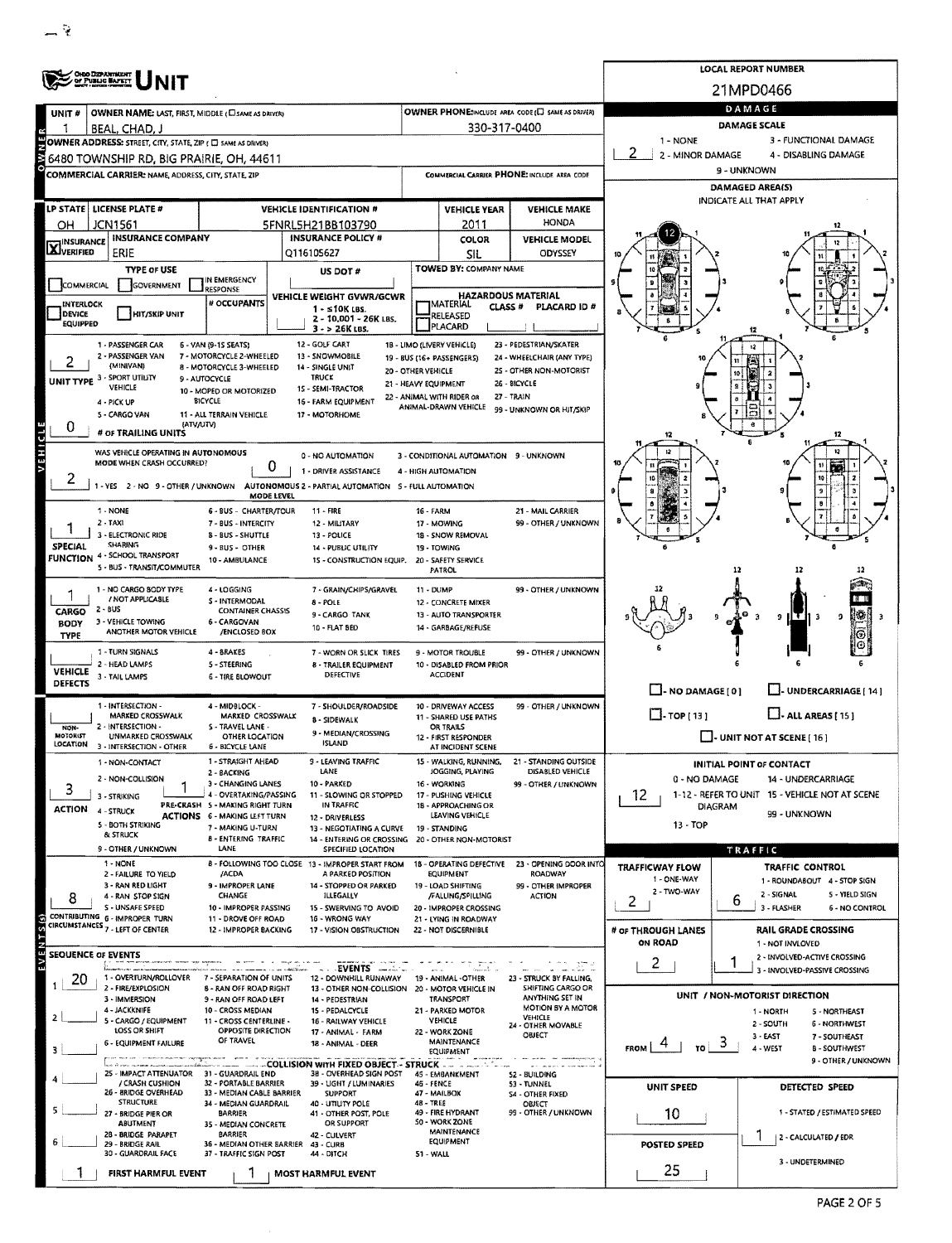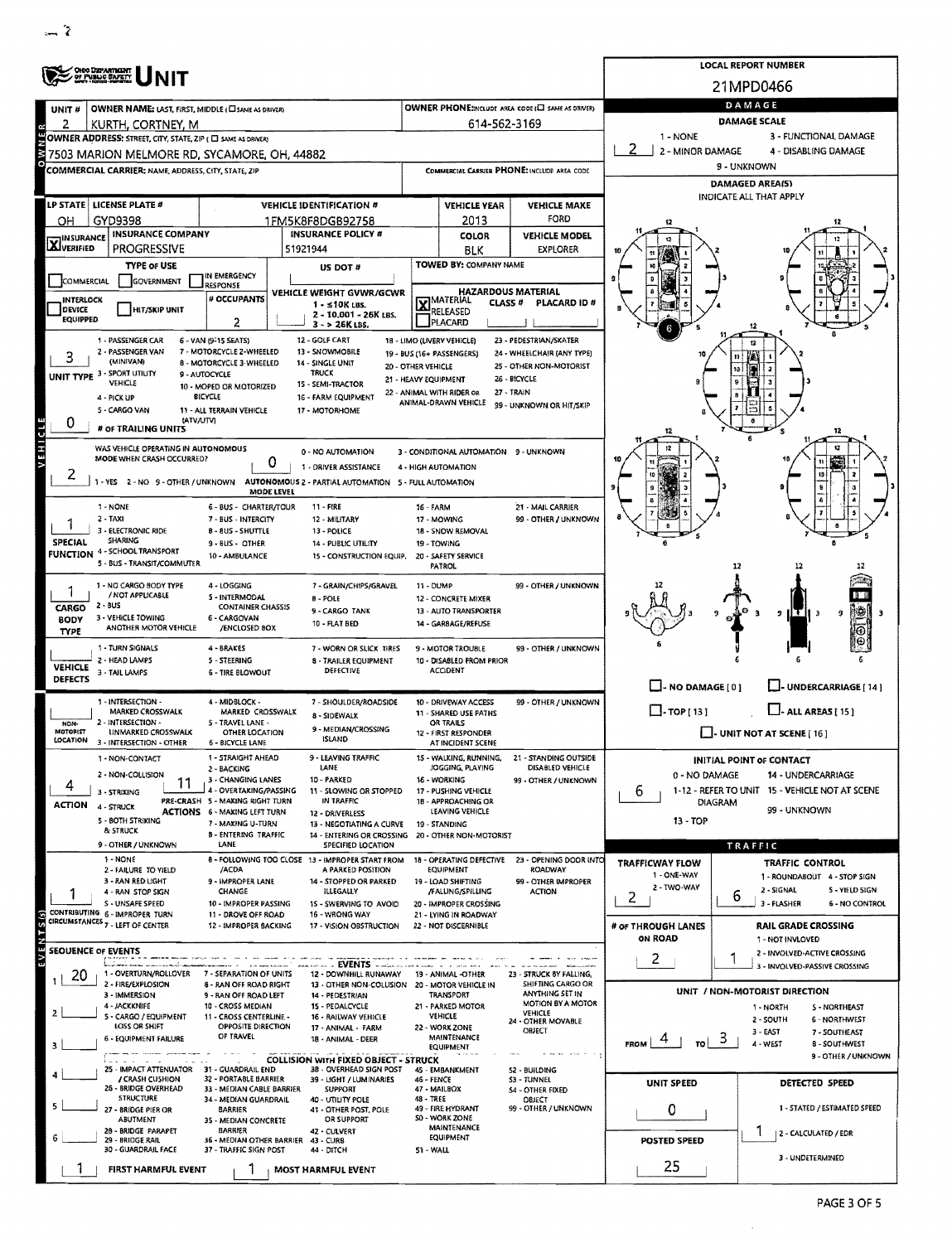|                                                  | <sup>ಆঞ≊ख</sup> ≅ Motorist / Non-Motorist                                                                                                          |                    |                                                              |                                      |                                                                                        |                              |                                                 |                  |                      |                                                                                  | <b>LOCAL REPORT NUMBER</b><br>21MPD0466 |                                          |                                                                                              |                     |                                               |                                   |                                                |                                  |
|--------------------------------------------------|----------------------------------------------------------------------------------------------------------------------------------------------------|--------------------|--------------------------------------------------------------|--------------------------------------|----------------------------------------------------------------------------------------|------------------------------|-------------------------------------------------|------------------|----------------------|----------------------------------------------------------------------------------|-----------------------------------------|------------------------------------------|----------------------------------------------------------------------------------------------|---------------------|-----------------------------------------------|-----------------------------------|------------------------------------------------|----------------------------------|
| UNIT #                                           | NAME: LAST, FIRST, MIDDLE                                                                                                                          |                    |                                                              |                                      |                                                                                        |                              |                                                 |                  | DATE OF BIRTH<br>AGE |                                                                                  |                                         |                                          |                                                                                              |                     | <b>GENDER</b>                                 |                                   |                                                |                                  |
|                                                  | BEAL, DAWN, R                                                                                                                                      |                    |                                                              |                                      |                                                                                        |                              |                                                 |                  | 01/23/1962           |                                                                                  |                                         |                                          |                                                                                              |                     | 59                                            | F                                 |                                                |                                  |
|                                                  | <b>ADDRESS: STREET, CITY, STATE, ZIP</b>                                                                                                           |                    |                                                              |                                      |                                                                                        |                              |                                                 |                  |                      |                                                                                  |                                         | <b>CONTACT PHONE - INCLUDE AREA CODE</b> |                                                                                              |                     |                                               |                                   |                                                |                                  |
| <b>OTORIST / NON-MOTORIST</b>                    | 6480 TOWNSHIP RD, BIG PRAIRIE, OH, 44611                                                                                                           |                    |                                                              |                                      |                                                                                        |                              |                                                 |                  | 330-317-0400         |                                                                                  |                                         |                                          |                                                                                              |                     |                                               |                                   |                                                |                                  |
|                                                  | <b>SAFETY EQUIPMENT</b><br>INJURIES INJURED<br>INJURED TAKEN TO: MEDICAL FACILITY (NAME, CITY)<br><b>EMS AGENCY (NAME)</b><br>USED<br><b>TAKEN</b> |                    |                                                              |                                      |                                                                                        |                              |                                                 |                  |                      | DOT-Compliant                                                                    | <b>SEATING</b><br>POSITION              |                                          |                                                                                              | AIR BAG USAGE       | <b>EJECTION</b>                               | <b>TRAPPED</b>                    |                                                |                                  |
| 5                                                | BY<br>i 1 i                                                                                                                                        |                    |                                                              |                                      |                                                                                        |                              |                                                 |                  |                      | Δ                                                                                |                                         | MC HELMET                                | 1                                                                                            |                     | 1                                             |                                   | 1                                              | 1                                |
| <b>OL STATE</b>                                  |                                                                                                                                                    |                    | <b>OPERATOR LICENSE NUMBER</b>                               |                                      |                                                                                        | <b>OFFENSE CHARGED</b>       |                                                 | LOCAL<br>CODE    |                      | OFFENSE DESCRIPTION                                                              |                                         |                                          |                                                                                              |                     |                                               | <b>CITATION NUMBER</b>            |                                                |                                  |
| OH                                               | RQ423373                                                                                                                                           |                    |                                                              |                                      | 333.03A                                                                                |                              |                                                 | ΙxΙ              | <b>ACDA</b>          |                                                                                  |                                         |                                          |                                                                                              |                     | <b>WFRWS</b>                                  |                                   |                                                |                                  |
| OL CLASS                                         |                                                                                                                                                    | ENDDRSEMENT        | <b>RESTRICTION SELECT UP TO 3</b>                            | <b>DRIVER</b>                        |                                                                                        |                              | ALCOHOL / DRUG SUSPECTED                        |                  |                      | <b>CONDITION</b>                                                                 |                                         | ALCOHOL TEST                             |                                                                                              | <b>DRUG TEST(S)</b> |                                               |                                   |                                                |                                  |
| 4                                                |                                                                                                                                                    |                    |                                                              | $18Y_1$                              | <b>DISTRACTED</b>                                                                      | ALCOHOL<br><b>OTHER DRUG</b> | MARUUANA                                        |                  |                      | 1                                                                                | <b>STATUS</b><br>1                      | <b>TYPE</b><br>1                         | VALUE                                                                                        |                     | <b>STATUS</b><br>1                            | <b>TYPE</b><br>1                  |                                                | RESULTS SELECT UP TO 4           |
| UNIT #                                           |                                                                                                                                                    |                    | NAME: LAST, FIRST, MIDDLE                                    |                                      |                                                                                        |                              |                                                 |                  |                      |                                                                                  |                                         |                                          | DATE OF BIRTH                                                                                |                     |                                               |                                   | AGE                                            | <b>GENDER</b>                    |
| 2                                                |                                                                                                                                                    |                    | KURTH, CORTNEY, M                                            |                                      |                                                                                        |                              |                                                 |                  |                      |                                                                                  |                                         |                                          | 02/07/1982                                                                                   |                     |                                               |                                   | 39                                             | F                                |
|                                                  | ADDRESS: STREET, CITY, STATE, ZIP                                                                                                                  |                    |                                                              |                                      |                                                                                        |                              |                                                 |                  |                      |                                                                                  |                                         |                                          | <b>CONTACT PHONE - INCLUDE AREA CODE</b>                                                     |                     |                                               |                                   |                                                |                                  |
| <b>ISIBOLOW-NON / ISIBOLOI</b>                   |                                                                                                                                                    |                    | 7503 MARION MELMORE RD, SYCAMORE, OH, 44882                  |                                      |                                                                                        |                              |                                                 |                  |                      |                                                                                  |                                         | 614-562-3169                             |                                                                                              |                     |                                               |                                   |                                                |                                  |
|                                                  | INJURIES INJURED<br>TAKEN                                                                                                                          |                    | <b>EMS AGENCY (NAME)</b>                                     |                                      |                                                                                        |                              | INJURED TAKEN TO: MEDICAL FACILITY (NAME, CITY) |                  | USED                 | <b>SAFETY EQUIPMENT</b>                                                          |                                         | <b>IDOT-COMPLIANT</b>                    | <b>SEATING</b><br>POSITION                                                                   |                     |                                               | AIR BAG USAGE                     | <b>EJECTION</b>                                | <b>TRAPPED</b>                   |
| 5                                                | BY<br>ىك                                                                                                                                           |                    |                                                              |                                      |                                                                                        |                              |                                                 |                  |                      | 4                                                                                |                                         | MC HELMET                                | 1                                                                                            |                     | 1                                             |                                   |                                                | 1                                |
| <b>OL STATE</b>                                  |                                                                                                                                                    |                    | <b>OPERATOR LICENSE NUMBER</b>                               |                                      |                                                                                        | OFFENSE CHARGED              |                                                 | LOCAL<br>CODE    |                      | <b>OFFENSE DESCRIPTION</b>                                                       |                                         |                                          |                                                                                              |                     |                                               | <b>CITATION NUMBER</b>            |                                                |                                  |
| OН                                               | RU627151                                                                                                                                           |                    |                                                              |                                      |                                                                                        |                              |                                                 |                  |                      |                                                                                  |                                         |                                          |                                                                                              |                     |                                               |                                   |                                                |                                  |
| OL CLASS                                         |                                                                                                                                                    | <b>ENDORSEMENT</b> | <b>RESTRICTION SELECT UP TO 3</b>                            | <b>DRIVER</b>                        |                                                                                        |                              | ALCOHOL / DRUG SUSPECTED                        |                  |                      | <b>CONDITION</b>                                                                 |                                         |                                          | ALCOHOL TEST                                                                                 |                     |                                               |                                   | <b>DRUG TEST(S)</b>                            |                                  |
| 4                                                |                                                                                                                                                    |                    |                                                              | BY <sub>1</sub>                      | <b>DISTRACTED</b>                                                                      | ALCOHOL                      | MARIJUANA<br>OTHER DRUG                         |                  |                      | 1                                                                                | <b>STATUS</b><br>1                      | <b>TYPE</b>                              | VALUE                                                                                        |                     | <b>STATUS</b>                                 | <b>TYPE</b><br>1                  |                                                | RESULTS SELECT UP TO 4           |
| UNIT #                                           |                                                                                                                                                    |                    | NAME: LAST, FIRST, MIDDLE                                    |                                      |                                                                                        |                              |                                                 |                  |                      |                                                                                  |                                         |                                          | DATE OF BIRTH                                                                                |                     |                                               |                                   | AGE                                            | <b>GENDER</b>                    |
|                                                  |                                                                                                                                                    |                    |                                                              |                                      |                                                                                        |                              |                                                 |                  |                      |                                                                                  |                                         |                                          |                                                                                              |                     |                                               |                                   |                                                |                                  |
|                                                  | <b>ADDRESS: STREET, CITY, STATE, ZIP</b>                                                                                                           |                    |                                                              |                                      |                                                                                        |                              |                                                 |                  |                      |                                                                                  |                                         |                                          | <b>CONTACT PHONE - INCLUDE AREA CODE</b>                                                     |                     |                                               |                                   |                                                |                                  |
|                                                  |                                                                                                                                                    |                    |                                                              |                                      |                                                                                        |                              |                                                 |                  |                      |                                                                                  |                                         |                                          |                                                                                              |                     |                                               |                                   |                                                |                                  |
|                                                  | INJURIES HNJURED<br>TAKEN                                                                                                                          |                    | <b>EMS AGENCY (NAME)</b>                                     |                                      |                                                                                        |                              | INJURED TAKEN TO: MEDICAL FACILITY (NAME, CITY) |                  | USED                 | <b>SAFETY EQUIPMENT</b>                                                          |                                         | DOT-COMPUANT                             | <b>SEATING</b><br>POSITION                                                                   |                     |                                               | AIR BAG USAGE                     | EJECTION                                       | <b>TRAPPED</b>                   |
|                                                  | B٧                                                                                                                                                 |                    |                                                              |                                      |                                                                                        |                              |                                                 |                  |                      |                                                                                  |                                         | <sup>i</sup> MC HELMET                   |                                                                                              |                     |                                               |                                   |                                                |                                  |
| <b>OTORIST / NON-MOTORIST</b><br><b>OL STATE</b> |                                                                                                                                                    |                    | <b>OPERATOR LICENSE NUMBER</b>                               |                                      |                                                                                        | <b>OFFENSE CHARGED</b>       |                                                 | LOCAL<br>CODE    |                      | OFFENSE DESCRIPTION                                                              |                                         |                                          |                                                                                              |                     |                                               | <b>CITATION NUMBER</b>            |                                                |                                  |
|                                                  |                                                                                                                                                    |                    |                                                              |                                      |                                                                                        |                              |                                                 |                  |                      |                                                                                  |                                         |                                          |                                                                                              |                     |                                               |                                   |                                                |                                  |
| OL CLASS                                         |                                                                                                                                                    | <b>ENDORSEMENT</b> | <b>RESTRICTION SELECT UP TO 3</b>                            |                                      | ALCOHOL / DRUG SUSPECTED<br><b>DRIVER</b><br><b>DISTRACTED</b><br>MARIJUANA<br>ALCOHOL |                              |                                                 | <b>CONDITION</b> |                      | <u>ALCOHOL TEST</u><br><b>STATUS</b><br><b>TYPE</b><br>VALUE                     |                                         |                                          | <b>STATUS</b><br>TYPE                                                                        |                     | <b>DRUG TEST(S)</b><br>RESULTS SELECT UP TO 4 |                                   |                                                |                                  |
|                                                  |                                                                                                                                                    |                    |                                                              | BY                                   |                                                                                        | OTHER DRUG                   |                                                 |                  |                      |                                                                                  |                                         |                                          |                                                                                              |                     |                                               |                                   |                                                |                                  |
|                                                  | NJURIES                                                                                                                                            |                    | <b>SEATING POSITH</b>                                        |                                      | AIK BAG                                                                                |                              | ОΗ                                              |                  |                      | <b>DL RESTRICTION</b>                                                            |                                         |                                          | KIVER DISTRA                                                                                 |                     |                                               |                                   |                                                |                                  |
| l - FATAL                                        | 2 - SUSPECTED SERIOUS                                                                                                                              |                    | - FRONT - LEFT SIDE.<br>(MOTORCYCLE DRIVER)                  |                                      | <b>4. ANOT DEPLOYED</b><br>2 - DEPLOYED FRONT                                          |                              | 1 - CLASS A                                     |                  | <b>DEVICE</b>        | - ALCOHOL INTERLOCK                                                              |                                         |                                          | 1 - NOT DISTRACTED<br>2'- MANUALLY OPERATING AN 3                                            |                     |                                               |                                   | 1. NONE GIVEN<br>2 - TEST REFUSED              |                                  |
| INJURY <sup>*</sup><br>3 - SUSPECTED MINOR       |                                                                                                                                                    |                    | - FRONT - MIDDLE<br>- FRONT - RIGHT SIDE                     |                                      | 3 - DEPLOYED SIDE<br>4 - DEPLOYED BOTH.                                                |                              | 2 - CLASS B<br>3 - CLASS C                      |                  | ۱ą                   | - CDL INTRASTATE ONLY<br>- CORRECTIVE LENSES                                     |                                         |                                          | <b>ELECTRONIC</b><br><b>COMMUNICATION DEVICE</b>                                             |                     |                                               |                                   | 3 - TEST GIVEN,                                | CONTAMINATED SAMPLE              |
| INJURY                                           |                                                                                                                                                    |                    | 4 - SECOND - LEFT SIDE<br>(MOTORCYCLE PASSENGER)             | <b>FRONT/SIDE</b>                    | :5 - NOT.APPLICABLE,                                                                   |                              | <b>4 - REGULAR CLASS</b>                        |                  |                      | 4 - FARM WAIVER<br>- EXCEPT.CLASS A BUS                                          |                                         |                                          | (TEXTING, TYPING,<br><b>DIALING!</b>                                                         |                     |                                               |                                   | / UNUSABLE<br>4 - TEST GIVEN,©                 |                                  |
| 4 - POSSIBLE INJURY.                             | 5 - NO APPARENT (NJURY 1.4)                                                                                                                        |                    | - SECOND - MIDDLE<br><b>6 - SECOND - RIGHT SIDE</b>          |                                      | 9 - DEPLOYMENT UNKNOWN<br>너 아버지 환성                                                     |                              | $(OHIO = D)$<br>5 - M/C MOPED ONLY              |                  |                      | 6 - EXCEPT CLASS A<br><b>&amp; CLASS B BUS</b>                                   |                                         |                                          | 3 - TALKING ON HANDS-FREE<br>COMMUNICATION DEVICE.<br>4 - TALKING ON HAND-HELD               |                     |                                               |                                   | <b>RESULTS KNOWN</b><br><b>5 - TEST GIVEN.</b> |                                  |
|                                                  | INJURIES TAKEN BY                                                                                                                                  |                    | 7 - THIRD LEFT SIDE<br>(MOTORCYCLE SIDE CAR)                 |                                      | <b>EJECTION</b>                                                                        |                              | 6 - NO VALID OL                                 |                  |                      | <b>EXCEPT TRACTOR-TRAILER</b><br>8 - INTERMEDIATE LICENSE<br><b>RESTRICTIONS</b> |                                         |                                          | COMMUNICATION DEVICE.<br>5 - OTHER ACTIVITY WITH AN                                          |                     |                                               |                                   | <b>RESULTS UNKNOWN</b>                         |                                  |
|                                                  | 1 - NOT TRANSPORTED                                                                                                                                |                    | 8 - THIRD - MIDDLE<br>9 - THIRD - RIGHT SIDE                 | 1 - NOT EJECTED                      | 2 - PARTIALLY EJECTED                                                                  |                              | OL ENDORSEMENT                                  |                  |                      | LEARNER'S PERMIT<br><b>RESTRICTIONS</b>                                          |                                         |                                          | ELECTRONIC DEVICE<br>6 - PASSENGER                                                           |                     |                                               | 1 - NONE                          |                                                | <b>ALCOHOL TEST TYPE</b>         |
| 2 - EMS                                          | <b>/TREATED AT SCENE</b>                                                                                                                           |                    | 10 - SLEEPER SECTION<br><b>OF TRUCK CAB</b>                  |                                      | 3 - TOTALLY EJECTED<br>4 NOT APPLICABLE                                                |                              | H - HAZMAT                                      |                  | <b>ONLY</b>          | 10 - UMITED TO DAYUGHT                                                           |                                         |                                          | 7. OTHER DISTRACTION<br>INSIDE THE VEHICLE                                                   |                     |                                               | 2 - BLOOD<br>3 - URINE            |                                                | 第1<br>$\sqrt{\lambda} \lambda_k$ |
| 3 - POLICE                                       |                                                                                                                                                    |                    | 11 - PASSENGER IN<br>OTHER ENCLOSED CARGO                    |                                      | <b>TRAPPED</b>                                                                         |                              | M - MOTORCYCLE<br>P - PASSENGER                 |                  |                      | 11 - LIMITED TO EMPLOYMENT<br>12 - LIMITED - OTHER                               |                                         | 8                                        | - OTHER DISTRACTION<br>OUTSIDE THE VEHICLE                                                   |                     |                                               | 4 - BREATH<br>5 - OTHER           |                                                |                                  |
|                                                  | 9 - OTHER / UNKNOWN                                                                                                                                |                    | AREA (NON-TRAILING UNIT,<br>BUS, PICK-UP WITH CAP)           | 1 - NOT TRAPPED<br>2 - EXTRICATED BY |                                                                                        |                              | IN - TANKER                                     |                  |                      | 13 - MECHANICAL DEVICES<br>(SPECIAL BRAKES, HAND                                 |                                         |                                          | 9 - OTHER / UNKNOWN<br><b>CONDITION</b>                                                      |                     |                                               |                                   | <b>DRUG TEST TYPE</b>                          |                                  |
|                                                  | <b>SAFETY EQUIPMENT</b>                                                                                                                            |                    | 12 - PASSENGER IN<br>UNENCLOSED CARGO AREAN 3 - FREED BY -   |                                      | MECHANICAL MEANS <sup>®</sup>                                                          |                              | Q - MOTOR SCOOTER<br>R - THREE-WHEEL            |                  |                      | <b>CONTROLS, OR OTHER</b><br><b>ADAPTIVE DEVICES)</b>                            |                                         |                                          | 1 - APPARENTLY NORMAL                                                                        |                     |                                               | <b>1 - NONE</b><br>ੋਨੈਨੇ ≸2⊱8LOOD |                                                |                                  |
| USED <sup>"</sup>                                | 1 - NONE USED : "<br>2 - SHOULDER BELT ONLY.                                                                                                       |                    | 13:~TRAILING UNIT<br>14 - RIDING ON VEHICLE                  |                                      |                                                                                        | NON-MECHANICAL MEANS         | MOTORCYCLE<br>S'- SCHOOL BUS                    |                  |                      | 15 - MOTOR VEHICLES                                                              |                                         |                                          | 14 - MILITARY VEHICLES ONLY 2 PHYSICAL IMPAIRMENT<br>- EMOTIONAL (E.G.,<br>DEPRESSED, ANGRY, |                     |                                               | <b>53 URINE</b><br>4 - OTHER      |                                                |                                  |
|                                                  | 3 - LAP BELT ONLY USED<br>4 - SHOULDER & LAP BELT: -                                                                                               |                    | <b>EXTERIOR</b><br>(NON-TRAILING UNIT)<br>15 - NON-MOTORIST. |                                      |                                                                                        |                              | - DOUBLE & TRIPLE                               |                  |                      | <b>WITHOUT AIR BRAKES</b><br>16 - OUTSIDE MIRROR<br>17 - PROSTHETIC AID          |                                         |                                          | DISTURBED)                                                                                   |                     |                                               |                                   |                                                | DRUG TEST RESULT(S)              |
| <b>USED</b>                                      | r tank t                                                                                                                                           |                    | 99 - OTHER / UNKNOWN,                                        |                                      |                                                                                        |                              | <b>TRAILERS</b><br>X - TANKER / HAZMAT          |                  | 18 - OTHER $\approx$ |                                                                                  |                                         |                                          | 4-ILLNESS<br><b>ASS FELL ASLEEP, FAINTED</b>                                                 |                     |                                               |                                   | - AMPHETAMINES<br>2 - BARBITURATES             |                                  |
|                                                  | 5 - CHILD RESTRAINT SYSTEM<br>- FORWARD FACING                                                                                                     |                    |                                                              |                                      |                                                                                        |                              |                                                 |                  |                      |                                                                                  |                                         |                                          | FATIGUED, ETC.<br>6 - UNDER THE INFLUENCE OF                                                 |                     |                                               |                                   | 3 - BENZODIAZEPINES<br>4 - CANNABINOIDS        |                                  |
| - REAR FACING                                    | 6 - CHILD RESTRAINT SYSTEM                                                                                                                         |                    |                                                              |                                      |                                                                                        |                              | <b>GENDER</b><br>F - FEMALE                     |                  |                      |                                                                                  |                                         |                                          | MEDICATIONS / DRUGS / -.<br>ALCOHOL                                                          |                     |                                               | 5 - COCAINE                       | 6 - OPIATES / OPIOIDS                          |                                  |
| 7 - BOOSTER SEAT.<br>8 - HELMET, USED -          |                                                                                                                                                    |                    |                                                              |                                      |                                                                                        |                              | M - MALE                                        |                  |                      |                                                                                  |                                         |                                          | 9. OTHER / UNKNOWN.                                                                          |                     |                                               | 7 OTHER                           | 8 - NEGATIVE RESULTS                           | 绿暗                               |
|                                                  | 9 - PROTECTIVE PADS USED<br>(ELBOWS, KNEES, ETC)                                                                                                   |                    |                                                              |                                      |                                                                                        |                              | U - OTHER / UNKNOWN                             |                  |                      |                                                                                  |                                         |                                          |                                                                                              |                     |                                               |                                   |                                                |                                  |
|                                                  | 10 - REFLECTIVE CLOTHING.<br>11 - LIGHTING - PEDESTRIAN                                                                                            |                    |                                                              |                                      |                                                                                        |                              |                                                 |                  |                      |                                                                                  |                                         |                                          |                                                                                              |                     |                                               |                                   |                                                |                                  |
|                                                  | / BICYCLE ONLY THE<br>99 - OTHER / UNKNOWN                                                                                                         |                    |                                                              |                                      |                                                                                        |                              |                                                 |                  |                      |                                                                                  |                                         |                                          |                                                                                              |                     |                                               |                                   |                                                |                                  |

 $\bar{\mathcal{A}}$ 

PAGE 4 OF 5